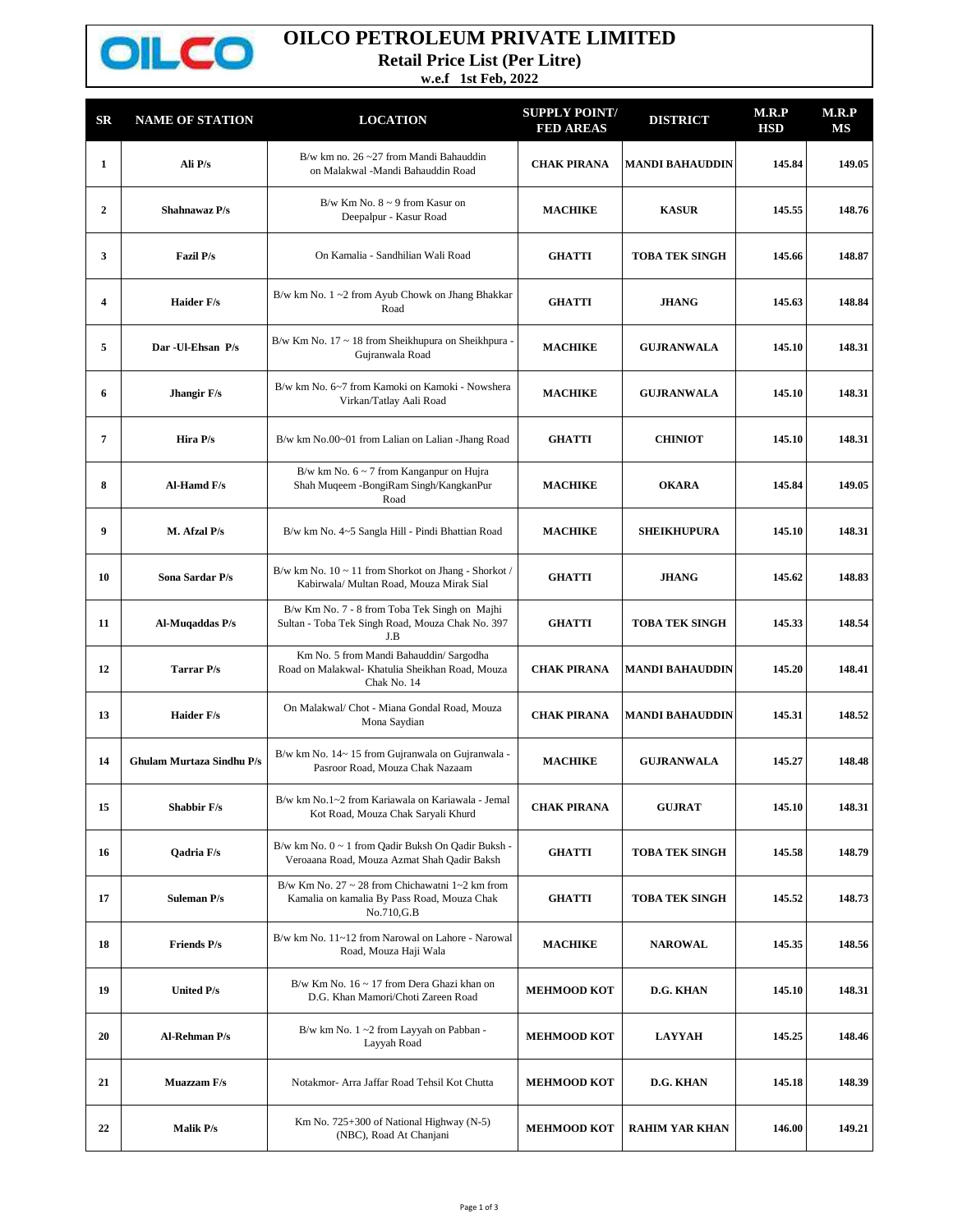

## **OILCO PETROLEUM PRIVATE LIMITED**

**Retail Price List (Per Litre)**

**w.e.f 1st Feb, 2022**

| <b>SR</b> | <b>NAME OF STATION</b>        | <b>LOCATION</b>                                                                                                               | <b>SUPPLY POINT/</b><br><b>FED AREAS</b> | <b>DISTRICT</b>       | M.R.P<br><b>HSD</b> | M.R.P<br>МS |
|-----------|-------------------------------|-------------------------------------------------------------------------------------------------------------------------------|------------------------------------------|-----------------------|---------------------|-------------|
| 23        | Al-Raheem F/s                 | Chak No.123 - B/TDA B/w Km No. $1 \sim 2$ from Layyah-<br>Multan By Pass Road on Layyah City- Multan/ DG<br>Khan By Pass Road | <b>MEHMOOD KOT</b>                       | <b>LAYYAH</b>         | 145.24              | 148.45      |
| 24        | Awaisia P/s                   | Km No. 10 of Chowk Bahadar Pur to Chowk Shahbaz<br>Pur Road                                                                   | <b>MEHMOOD KOT</b>                       | <b>RAHIM YAR KHAN</b> | 146.49              | 149.70      |
| 25        | Al-Murtaza P/s                | B/w km No. 38 ~ 39 from Layyah on Garh Maharaja -<br>Chowk Azam ~ Layyah Road, Mouza 375/ TDA                                 | <b>MEHMOOD KOT</b>                       | <b>LAYYAH</b>         | 145.48              | 148.69      |
| 26        | M. Shafi P/s                  | Km No. 3 ~ 4 from Naiwala Bangla on Naiwala Bangla<br>- Shirinwala Road, Mouza Chak No. 142/9 -L                              | <b>SAHIWAL</b>                           | <b>SAHIWAL</b>        | 145.10              | 148.31      |
| 27        | AL-Karam P/s                  | B/w km No.0~1 from Fattoo Mor on Fattoo Mor Nai<br>Wala Bangla Road, Mouza Chak No.133/9-L                                    | <b>SAHIWAL</b>                           | <b>SAHIWAL</b>        | 145.10              | 148.31      |
| 28        | Rana F/s                      | 4 km from N(5) Gamber Chowk on Noor Shah-Ghamber<br>Road                                                                      | <b>SAHIWAL</b>                           | <b>SAHIWAL</b>        | 145.10              | 148.31      |
| 29        | Ellahi Baksh P/s              | 2.9 km from 50 Pull Adda on Ghaziabad - Kassowal<br>Road                                                                      | <b>SAHIWAL</b>                           | <b>SAHIWAL</b>        | 145.10              | 148.31      |
| 30        | <b>Chaudhary P/s</b>          | B/w km No. 6~7 from Adda Shabeel on Adda<br>Shabeel - Naiwala Bangla Road, Chak No. 140/9 - L                                 | <b>SAHIWAL</b>                           | <b>SAHIWAL</b>        | 145.10              | 148.31      |
| 31        | <b>Munawar</b> P/s            | B/w km No. 77~78 from Bahawal pur & B/w 98~99<br>from Bahawal Nagar on Bahawalpur Road, Mouza Qaim<br>Pur                     | <b>VEHARI</b>                            | <b>BAHAWALPUR</b>     | 145.10              | 148.31      |
| 32        | AL-Madina P/s                 | B/w km No. 0~1 from Kassowal on Kassowal<br>- Talumba Road, Mouza Chak No. 4/14-L                                             | <b>SAHIWAL</b>                           | <b>SAHIWAL</b>        | 145.10              | 148.31      |
| 33        | Adil Hamza P/s                | B/w km No.5~6 from Taj Chowk on Taj Chowk -<br>Ahmedpur/Chowk Sawatera Road, Mouza Ahmed Pur<br>Lumma                         | <b>MEHMOOD KOT</b>                       | <b>RAHIM YAR KHAN</b> | 146.00              | 149.21      |
| 34        | Nayyar P/s                    | B/w Km No.7~8 on Qadirpur/ Rawan - Tatepur Road,<br>MouzaTatepur,                                                             | <b>MEHMOOD KOT</b>                       | <b>MULTAN</b>         | 145.18              | 148.39      |
| 35        | Zam Zam P/s                   | B/w km No. $21 - 22$ from Minchinabad on<br>Minchinabad - Head Sulemanki Road, Mouza Shrafpur                                 | <b>VEHARI</b>                            | <b>BAHAWALNAGAR</b>   | 145.78              | 148.99      |
| 36        | Afzal & Sons P/s              | B/w km No.0~1 from Adda Bareka on Hasil Saru-Head<br>Sulemanki/Macleod Gunj Road, Mouza Bareka Ottar                          | <b>VEHARI</b>                            | <b>BAHAWALNAGAR</b>   | 145.87              | 149.08      |
| 37        | Lilla F/s                     | b/w Km No. 40 ~ 41 Khushab /Lilla - Pind<br>Dad Khan Road                                                                     | <b>GHATTI</b>                            | <b>KUSHAB</b>         | 145.90              | 149.11      |
| 38        | <b>Gondal P/s</b>             | $B/w$ 10 ~ 11 km from Bhera on<br>Malakwal/Bhera - Shahpur/Johrian Road                                                       | <b>GHATTI</b>                            | <b>SARGODHA</b>       | 145.69              | 148.90      |
| 39        | Nazim P/s                     | $B/w$ Km No. $9 \sim 8$ from Abdaal Chowk on Abdaal to<br>Hujjan Road, Mouza Salam                                            | <b>GHATTI</b>                            | <b>SARGODHA</b>       | 145.50              | 148.71      |
| 40        | Ali P/s                       | 1.4 Km from Sillanwali By Pass Chowk on Sillanwali<br>Barana Road                                                             | <b>GHATTI</b>                            | <b>SARGODHA</b>       | 145.24              | 148.45      |
| 41        | Ali Petroleum                 | B/w Km No.24 $\sim$ 25 from Fath Pur on Mianwali -<br>Muzaffargarh Road, Mouza Chak No. 67/ML                                 | <b>KOTLA JAM</b>                         | <b>BHAKKAR</b>        | 145.10              | 148.31      |
| 42        | Afnan F/s                     | B/w km No. $54 \sim 55$ from Bhakkar on Kallur<br>Kot - Bhakkar Road, Mouza Kaluual Dagar                                     | <b>KOTLA JAM</b>                         | <b>BHAKKAR</b>        | 145.10              | 148.31      |
| 43        | <b>Draz Khel Brothers P/s</b> | B/w km No. 17~18 from Sargodha on Sargodha -<br>Khushab/ Mianwali Road, Mouza Dhrema                                          | <b>GHATTI</b>                            | <b>SARGODHA</b>       | 145.40              | 148.61      |
| 44        | Fakhr-E-Lasani P/S            | 6.4 km from Wagha Stop & 1.9 km from<br>Kingra Adda Stop on Kingra Sialkot Road, Mouza<br>Bhaloor Barhamna                    | <b>MACHIKE</b>                           | <b>SIALKOT</b>        | 145.86              | 149.07      |